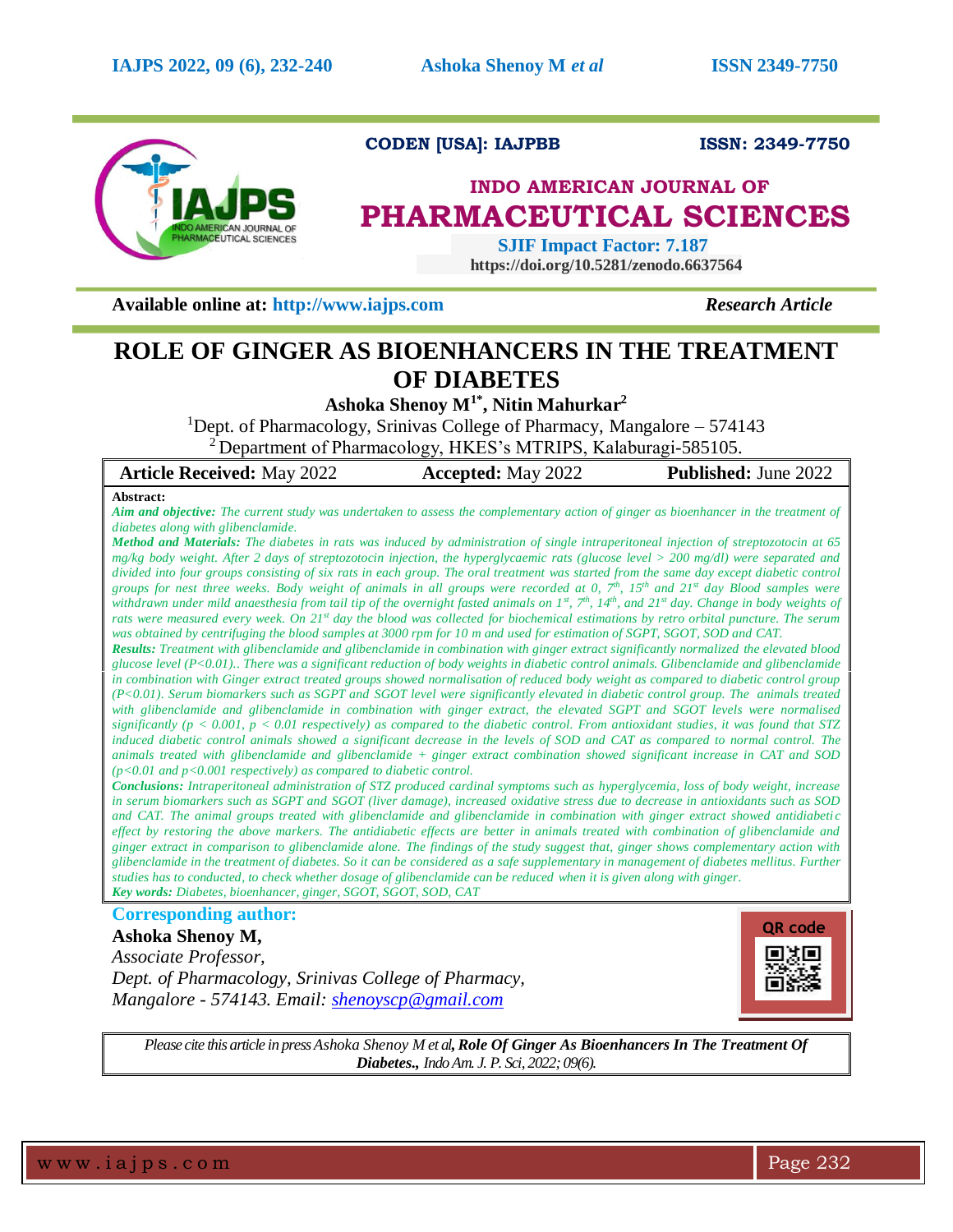#### **INTRODUCTION:**

India is the diabetic capital of the world, predicted to have 57.2 million diabetic populations by the year 2025. Diabetes mellitus is a disease in which homeostasis of carbohydrate, protein and lipid metabolism is improperly regulated by hormone insulin resulting in elevation of fasting and postprandial blood glucose levels. The major chronic complications associated with diabetes include retinopathy, neuropathy, nephropathy, atherosclerotic coronary artery disease and peripheral atherosclerotic vascular disease. Besides hyperglycemia, several other factors like hyperlipidemia and enhanced oxidative stress play a major role in diabetic pathogenesis. Despite the great strides that have been made in the understanding and management of this disease, the graph of diabetes-related mortality is rising unabated. Although a number of synthetic drugs are available in the market, diabetes and its related complications still remain uncontrolled. 1

Diabetes has been known to medical sciences longer than any other hereditary metabolic diseases. Nevertheless, the existing methods of treatment for this age old illness are not completely satisfactory owing to low efficacy, associated adverse effects and compliance issues. Among the therapies non pharmacologic therapy (e.g. diet, exercise and weight loss) remains to be critical component in diabetes treatment. Dietary management includes the use of traditional medicines mainly derived from plants. Several herbal preparations are used to treat diabetes, but their reported hypoglycemic effects are complex or even paradoxical in some cases. Several mechanisms have been proposed for the hypoglycemic effect of phytochemical, such as inhibition of carbohydrate metabolizing enzymes, manipulation of glucose transporters,  $\square$ -cell regeneration and enhancing insulin releasing activity. *Eugenia jambolana* inhibits  $\Box$ -amylase,  $\Box$ glucosidase, sucrase and increase glucose uptake by cells. Also increase insulin secretion and inhibit insulinase activity. *Momordica charantia* inhibits glucose-6-phosphatase, fructose-1, 6- biphosphatase and stimulates of hepatic glucose-6-phosphate dehydrogenase activities. <sup>2</sup>

Diabetes is a major public health problem. The development of new therapies that are able to improve glycemia management and even to cure diabetes is of great interest. Use of plants for human health care is as ancient as human beings themselves India has one of the oldest, richest and diverse cultural traditions associated with the use of the plants and herbs for human, livestock and plant health. A vast ethno botanical knowledge exists in India from ancient times. The need for conservation

of medicinal plants and traditional knowledge, particularly in developing countries like India, taking into account the socio cultural and economic conditions is urgent.<sup>3</sup>

Due to change in the lifestyle, the number of people in the world with diabetes has increased dramatically over recent years. The world is facing an explosive increase in the incidence of diabetes mellitus. According to the World Health Organization (WHO) estimates, the number of adults with diabetes in the world will rise from 135 million in 1995 to 300 million in the year 2025, with one-third of affected individuals living in India and China alone. 4

Herbs are staging a comeback and herbal 'renaissance' is happening all over the globe. The herbal products today symbolize safety in contrast to the synthetics that are regarded as unsafe to human. World Health Organization has recognized the potential of traditional and folk medicines in the management and self-reliance of health care system and currently it is encouraging and promoting the traditional systems in "National Health Care Programmes" of various countries. The World Health Organization has estimated that 80% of the world's population use botanical medicine for their primary healthcare needs. Herbal bioenhancers without possessing their own inherent pharmacological activity of their own but when coadministered with other drugs, enhances their bioavailability and hence efficacy. The interest for bioenhancers arises because of chemotherapeutic agents which are poorly bioavailable, administered for prolong periods, toxic and expensive. One of the unique ways to achieve reduction in drug dosage and therefore drug toxicity & cost is to increase drug bioavailability. The present pharmaceutical research is more concerned with different aspects of exploring new chemical molecules having new modes of action. New drug development technologies were developed from the economics of treatment. There is a revolutionary shift in the way medicines are administered due to recent developments for enhancing the bioavailability. The present global focus is on methods aimed at reducing drug treatment period leading to decrease in drug treatment cost. The reduction in cost of therapy will make more affordable for financially challenged wide sections of society.<sup>5</sup>

## **MATERIALS AND METHODS:**

## **Experimental Animals:**

Wistar rats (180 to 200 g) of either sex were used for this study. They were maintained under standard conditions (temperature  $22 \pm 2$ °C, relative humidity 60±5% and 12 h light/dark cycle).The animals were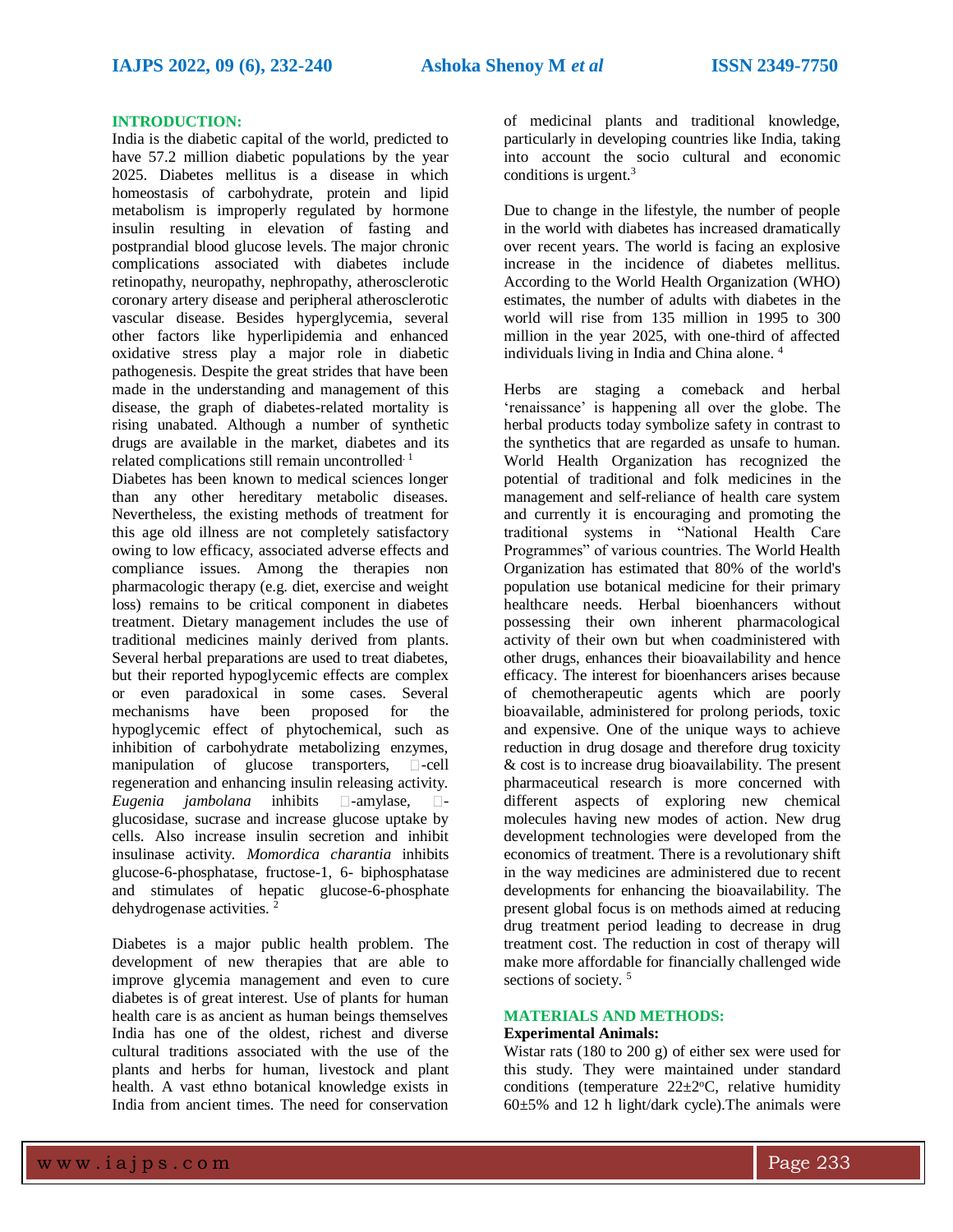housed in sanitized polypropylene cages containing sterile paddy husk as bedding. They had free access to standard pellet diet and water ad libitum. All the animals received humane care according to the criteria outlined in the "Guide for the Care and Use of Laboratory Animals" prepared by the "National Academy of Sciences" and published by the "National Institute of Health". All the procedures were performed in accordance with Institutional Animal ethics committee constituted as per the direction of the committee for the purpose of control and supervision of experiments on animals (CPCSEA), under ministry of animal welfare division, Government of India, New Delhi, India.

#### **Chemicals:**

All the chemicals and reagents used were of analytical grade and were purchased from Yarrow Chem, Loba Chem, Himedia and Agappe diagnostics.

#### **METHODOLOGY:**

#### **Preparation Of Aqueous Extract of** *GINGIBER OFFICINALE* **Rhizomes:**

Aqueous ginger extract was prepared from locally available ginger rhizomes. Ginger rhizomes (500g) were peeled on crushed ice and were cut into small pieces and homogenized in750 ml cold, 0.9% NaCl solution and 250 ml ice cold water to make the volume up to 1000 ml. The homogenization was carried out in a blender for 12 m. The homogenized mixture was filtered three times through cheese cloth. The filtrate was centrifuged at 2000 rpm for 10 m and the clear supernatant fraction was separated and volume made up to 1000 ml with normal saline. The concentration of this ginger preparation was considered to have 500 mg / ml on the basis of the weight of the starting material. The extract was stored in sample tubes at -4°C until fed to animals. 6

#### **Routes of Drug Administration:**

The vehicle, standard drug and test drugs were administered orally with the help of an oral feeding needle.

## **Pharmacological Screening:**

## **Streptozotocin induced anti-diabetic activity:**

Fasting blood glucose was determined after depriving food for 16 h with free access to drinking water. Hyperglycemia was induced by single i.p injection of 65 mg/kg of STZ in citrate buffer, freshly prepared and injected immediately to prevent degradation. After 2 days of streptozotocin injection, the hyperglycemic rats (glucose level > 200 mg/dl) were separated and divided into four groups consisting of six rats in each group. The oral treatment was started from the same day except diabetic control groups for

three weeks. The animals had free access to feed with water *ad libitum*. 7

#### **Experimental Design:**

Animals were randomly divided into 4 groups of 6 each. The different groups were assigned as follows. **Group I:** Vehicle control (citrate buffer).

**Group II:** Diabetic control (streptozotocin 65mg/Kg).

**Group III:** Diabetic rats  $+$  glibenclamide (5mg/Kg)

**Group IV:** Diabetic rats + glibenclamide  $(5 \text{ mg/Kg})$ + ginger extract (500mg/Kg)

#### **Collection Of Blood and Serum Samples:**

The above treatment was carried out in each group of animals for 21days. Fasting blood glucose was measured using single touch glucometer. Blood samples were withdrawn under mild anaesthesia from tail tip of the overnight fasted animals on  $1<sup>st</sup>$ ,  $7<sup>th</sup>$ ,  $14<sup>th</sup>$ , and  $21<sup>st</sup>$  day. On  $21<sup>st</sup>$  day the blood was collected for biochemical estimations by retro orbital puncture. The serum was obtained by centrifuging the blood samples at 3000 rpm for 10 m and they were used for estimation of SGPT, SGOT by using a corresponding kit from Agappe Diagnostics Pvt. Ltd. The intensity of the colored complex formed after treating with these reagents was estimated in semi-auto analyzer.

- Biochemical parameters such as
- i. Fasting blood glucose
- ii. Serum glutamic pyruvate transamase (SGPT)
- iii. Serum glutamic oxaloacetate transamase (SGOT)
- Morphological parameter includes i) Body weight
	- Endogenous antioxidant parameters include
	- i. Superoxide dismutase (SOD)
	- ii. Catalase (CAT)

#### **Statistical Analysis:**

Results of biochemical estimation were reported as mean  $\pm$  S.E.M. The total variation present in a data was analyzed by one way analysis of variance (ANOVA).

#### **RESULTS:**

#### **Effect on fasting blood glucose in STZ induced diabetic rats:**

Fasting blood glucose (FBG) level was within the range of 80-90 mg/dl in all the groups prior to STZ administration. Treatment with STZ in normal saline (65 mg/kg, i.p) had increased the FBG level above 290 mg/dl after 48 h. Treatment with glibenclamide and glibenclamide in combination with ginger extract significantly normalized the elevated blood glucose level as shown in Table 1 and Figure 1.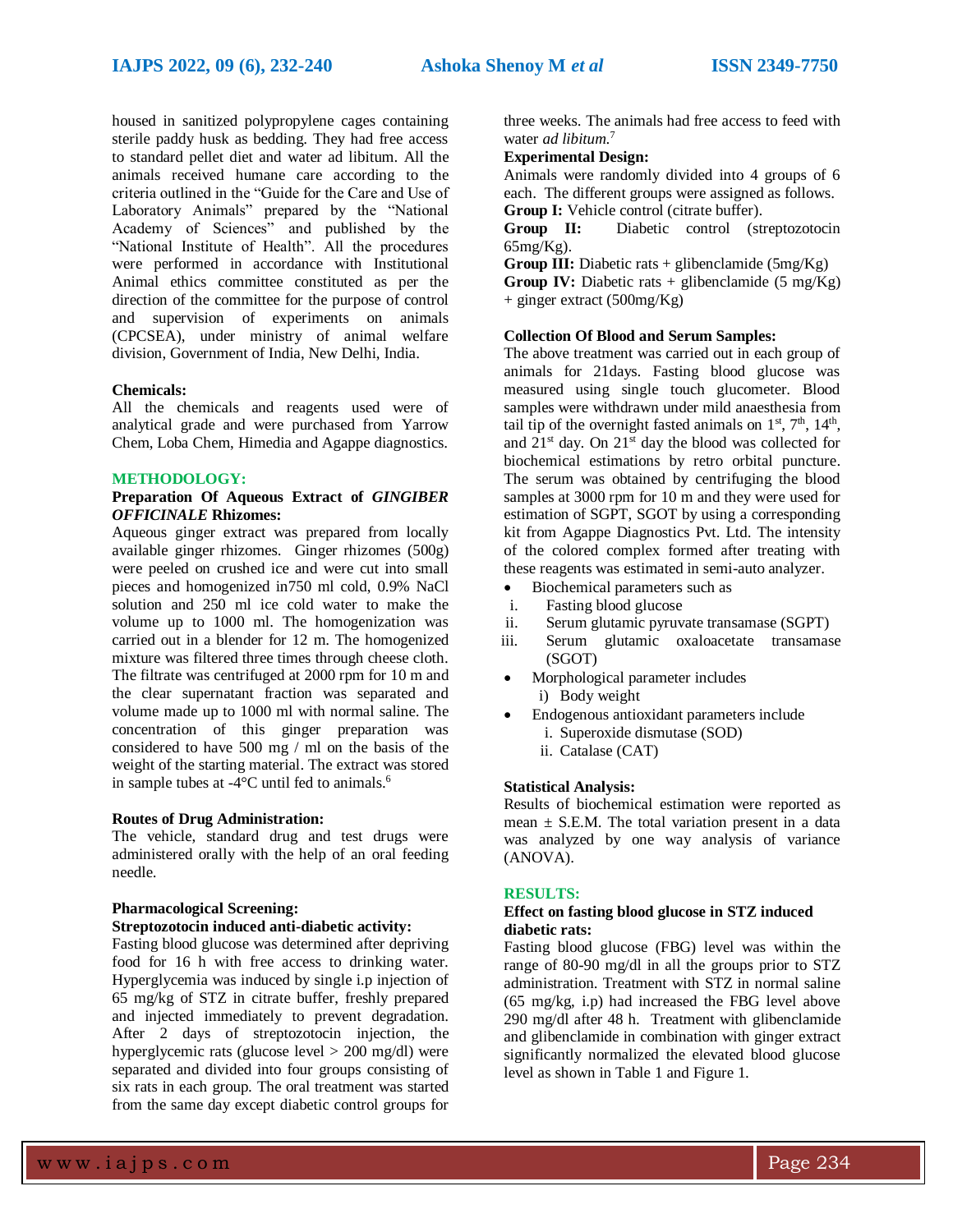|                                                                                                                | Blood glucose level (mg/dl) |                   |                     |                          |                            |  |
|----------------------------------------------------------------------------------------------------------------|-----------------------------|-------------------|---------------------|--------------------------|----------------------------|--|
| Group                                                                                                          | <b>Before</b>               | $\bf Day 0$       | Day 7               | Day 14                   | Day 21                     |  |
|                                                                                                                | diabetic                    |                   |                     |                          |                            |  |
|                                                                                                                | induction                   |                   |                     |                          |                            |  |
| <b>Normal</b>                                                                                                  | $85.62 \pm 1.38$            | $85.10 \pm 1.86$  | $85.34 \pm 1.92$    | $85.37 \pm 2.56$         | $85.25 \pm 3.16$           |  |
| <b>Control</b>                                                                                                 |                             |                   |                     |                          |                            |  |
| Diabetic control                                                                                               | $85.08 + 4.58$              | $298.45 \pm 2.26$ | $315.72 + 5.36$     | $311.87 + 4.56$          | $321.91 \pm 5.23$          |  |
| Glibenclamide (5mg/<br>$Kg$ )                                                                                  | $85.40 + 4.67$              | $297.08 \pm 7.56$ | 278.56±4.32**       | $202.45 + 5.92$<br>$***$ | $150.46 \pm 4.67$<br>$***$ |  |
| <b>Glibenclamide</b>                                                                                           | $85.93 \pm 1.132$           | $296.16 \pm 2.56$ | $244.21 \pm 6.54**$ | $189.59 + 4.89$          | $127.36 \pm 3.45$          |  |
| (5mg/Kg)<br><b>Ginger</b><br>$+$                                                                               |                             |                   |                     | $***$                    | $***$                      |  |
| extract $(500mg/Kg)$                                                                                           |                             |                   |                     |                          |                            |  |
| Values are mean $\pm$ SEM (n=6) one way ANOVA followed by Dunette's test. Where $**$ represents significant at |                             |                   |                     |                          |                            |  |

### **Table 1: Serum Glucose In STZ Induced Diabetic Rats:**

Values are mean  $\pm$  SEM (n=6) one way ANOVA followed by Dunette's test. Where \*\* represents significant at *p*< 0.01 as compared with diabetic control group



### **Figure 1: Serum Glucose In STZ Induced Diabetic Rats**

#### **Effect On Body Weight In STZ Induced Diabetic Rats**

Body weight of animals in all groups was recorded at  $0$ ,  $7<sup>th</sup>$ ,  $15<sup>th</sup>$  and  $21<sup>st</sup>$  day. Highest change (decrease) in body weight during study period was found to be in diabetic control group. Glibenclamide and glibenclamide in combination with Ginger extract treated groups showed increase in body weight as compared to diabetic control group as shown in table 2 and figure 2.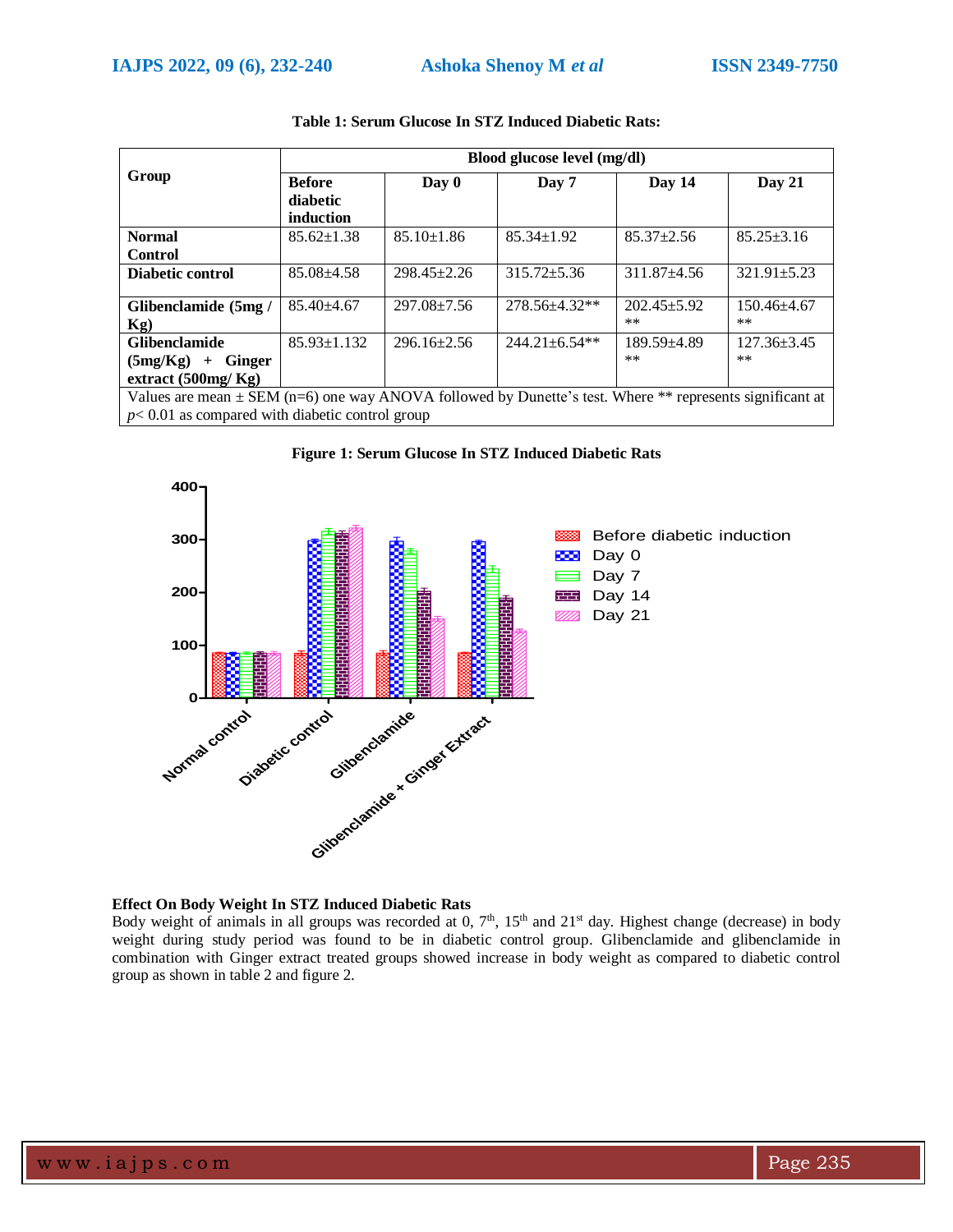| Group                                                                                            | Body weight (g)   |                      |                    |                     | Change in      |
|--------------------------------------------------------------------------------------------------|-------------------|----------------------|--------------------|---------------------|----------------|
|                                                                                                  | $\bf Day 0$       | Day 7                | Day 14             | Day 21              | body           |
|                                                                                                  |                   |                      |                    |                     | weight $(\% )$ |
| <b>Normal</b>                                                                                    | $185.45 \pm 5.38$ | $187.5 \pm 4.86$     | $189.55 \pm 6.92$  | $192.45 \pm 4.66$   | 3.77           |
| <b>Control</b>                                                                                   |                   |                      |                    |                     |                |
| Diabetic control                                                                                 | $185.32 \pm 5.18$ | $166.32 + 4.32$      | $158.85 \pm 6.54$  | $148.32 + 4.28$     | $-19.96$       |
| <b>Glibenclamide</b>                                                                             | $182.45 \pm 2.58$ | $180.30 \pm 2.26$ ** | $179.22 + 4.67$ ** | $177.75 \pm 5.46**$ | $-2.57$        |
| (5mg/Kg)                                                                                         |                   |                      |                    |                     |                |
| <b>Glibenclamide</b>                                                                             | $184.51 \pm 4.23$ | $182.61 \pm 2.56**$  | $181.56 \pm 4.39$  | $180.18 \pm 3.78**$ | $-2.34$        |
| $(5mg/Kg) +$                                                                                     |                   |                      | $***$              |                     |                |
| <b>Ginger extract</b>                                                                            |                   |                      |                    |                     |                |
| $(500$ mg/Kg)                                                                                    |                   |                      |                    |                     |                |
| Values are mean $\pm$ SEM (n=6) one way ANOVA followed by Dunette's test. Where **<br>represents |                   |                      |                    |                     |                |

#### **Table 2: Body Weight In STZ Induced Diabetic Rats**

significant at  $p < 0.01$  as compared with diabetic control group





#### **SERUM BIOMARKERS:**

After 21days of experiment, serum biomarkers such as SGPT and SGOT level were significantly elevated in diabetic control group. In animals treated with glibenclamide and glibenclamide in combination with ginger extract, SGPT and SGOT levels were decreased significantly  $(p < 0.001, p < 0.01$  respectively) as compared to the diabetic control as shown in Table 3 and Figure 3.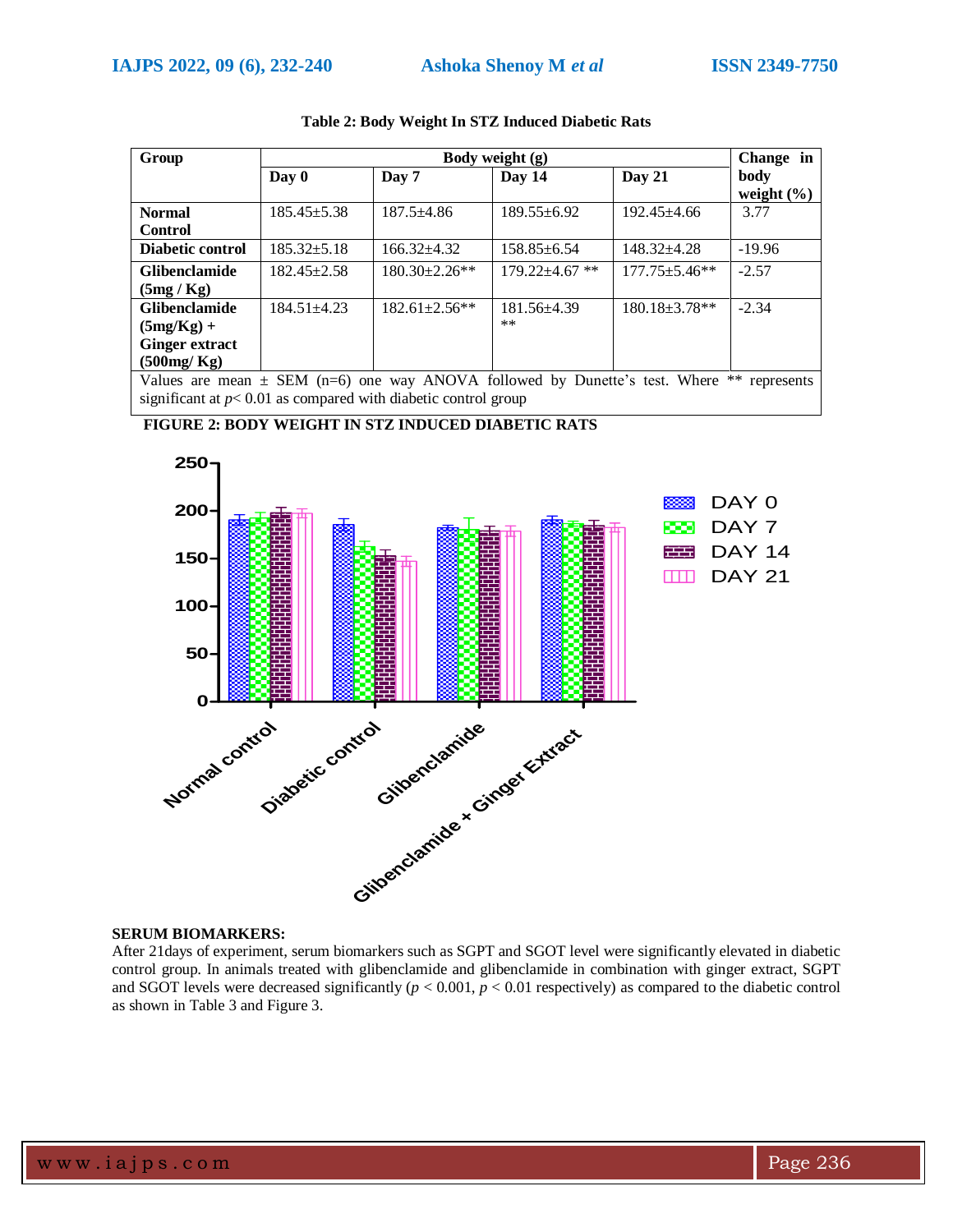|                                                                                                             | <b>Alloxan</b>    |                   | <b>STZ</b>        |                   |  |
|-------------------------------------------------------------------------------------------------------------|-------------------|-------------------|-------------------|-------------------|--|
| Group                                                                                                       | <b>SGPT</b>       | <b>SGOT</b>       | <b>SGPT</b>       | <b>SGOT</b>       |  |
| <b>Normal</b>                                                                                               | $56.43 \pm 1.28$  | $64.52 \pm 1.45$  | $58.61 \pm 2.65$  | $62.63 \pm 3.75$  |  |
| <b>Control</b>                                                                                              |                   |                   |                   |                   |  |
| Diabetic control                                                                                            | $142.51 \pm 1.95$ | $150.38 \pm 1.65$ | $139.48 \pm 2.38$ | $148.72 \pm 1.05$ |  |
|                                                                                                             |                   |                   |                   |                   |  |
| <b>Glibenclamide</b>                                                                                        | $102.81 \pm 2.65$ | $98.91 \pm 2.85$  | $92.80 \pm 2.11$  | $84.64 \pm 1.69$  |  |
| (5mg/Kg)                                                                                                    | ***               | $**$              | ***               | $***$             |  |
| <b>Glibenclamide</b>                                                                                        | $89.38 \pm 1.65$  | $87.45 \pm 2.25$  | $79.52 + 3.54$    | $76.57 \pm 1.95$  |  |
| $(5mg/Kg) + Ginger$                                                                                         | ***               | $**$              | ***               | $***$             |  |
| extract $(500mg/Kg)$                                                                                        |                   |                   |                   |                   |  |
| Values are mean + $\text{FEM}$ (n-6 except in control) one way ANOVA followed by Dunette's test. Where $**$ |                   |                   |                   |                   |  |

|--|

SEM (n=6 except in control) one way ANOVA followed by Dunette's test. Where, represents significant at *p*< 0.01, \*\*\* represents significant at *p*<0.001 as compared with diabetic control group



**FIGURE 3: SGPT AND SGOT IN ALLOXAN AND STZ INDUCED DIABETIC RATS**

### **ANTIOXIDANT PARAMETERS:**

From antioxidant studies, it was found that STZ induced diabetic control animals showed a significant decrease in the levels of SOD and CAT as compared to normal control. Standard group treated with glibenclamide and test group treated with glibenclamide + ginger extract combination showed significant increase in CAT and SOD  $(p<0.01$  and  $p<0.001$  respectively) as compared to diabetic control as shown in Table 4 and Figure 4.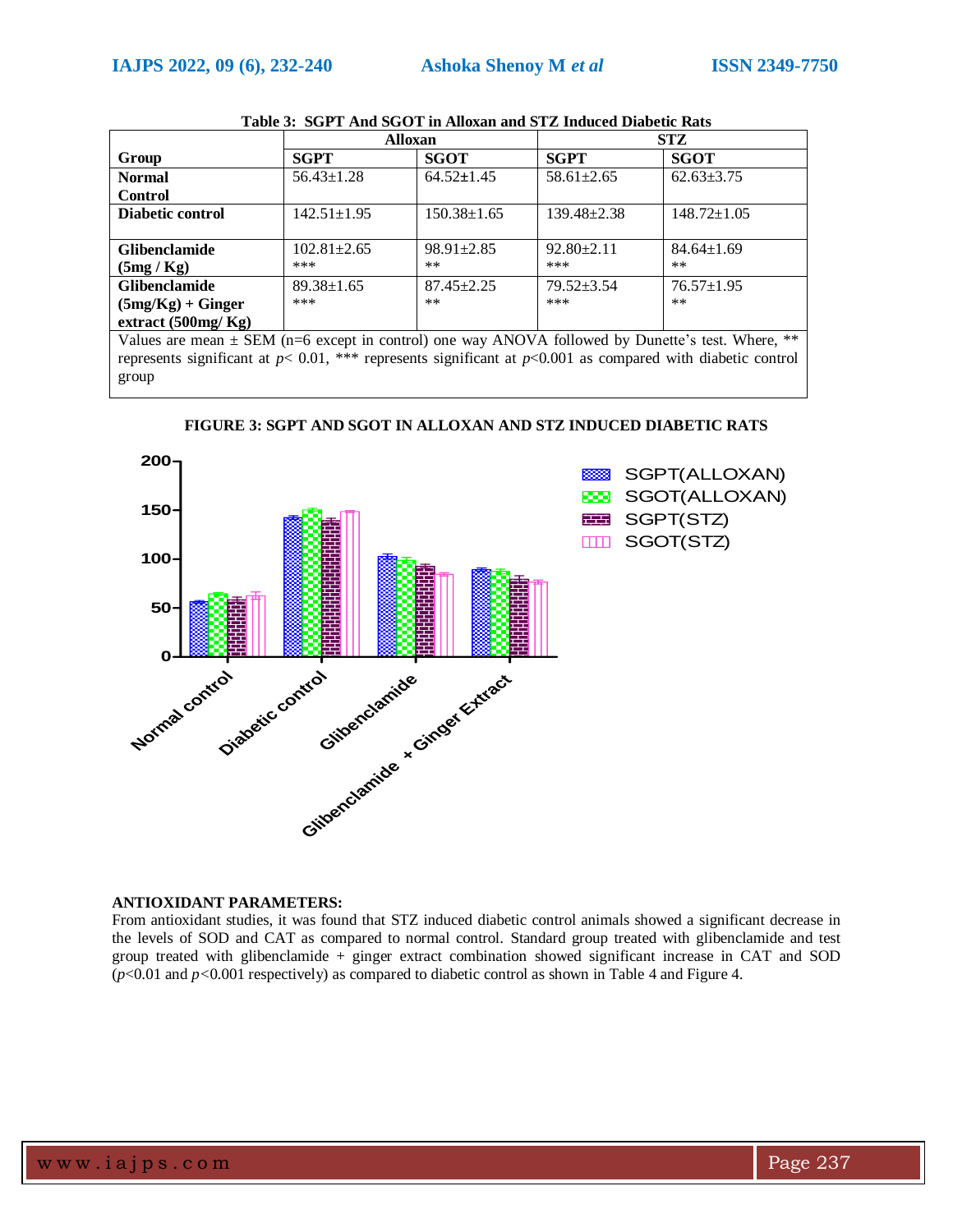| Group                                                                                                                                                                                                                                                                                                                                                                                                                                                        | <b>Alloxan</b>      |                   | <b>STZ</b>          |                    |  |
|--------------------------------------------------------------------------------------------------------------------------------------------------------------------------------------------------------------------------------------------------------------------------------------------------------------------------------------------------------------------------------------------------------------------------------------------------------------|---------------------|-------------------|---------------------|--------------------|--|
|                                                                                                                                                                                                                                                                                                                                                                                                                                                              | <b>SOD</b>          | <b>CAT</b>        | <b>SOD</b>          | <b>CAT</b>         |  |
|                                                                                                                                                                                                                                                                                                                                                                                                                                                              |                     |                   |                     |                    |  |
| <b>Normal</b>                                                                                                                                                                                                                                                                                                                                                                                                                                                | $12.65 \pm 1.18$    | $8.25 \pm 1.65$   | $11.36 \pm 3.25$    | $6.45 \pm 2.57$    |  |
| <b>Control</b>                                                                                                                                                                                                                                                                                                                                                                                                                                               |                     |                   |                     |                    |  |
| Diabetic control                                                                                                                                                                                                                                                                                                                                                                                                                                             | $4.56 \pm 1.75$     | $4.14 \pm 2.65$   | $3.28 \pm 1.78$     | $2.35 \pm 1.15$    |  |
| <b>Glibenclamide</b>                                                                                                                                                                                                                                                                                                                                                                                                                                         | $7.55 \pm 2.76***$  | $5.92 \pm 1.85**$ | $8.46 \pm 1.32$ *** | $4.05 \pm 2.96$ ** |  |
| (5mg/Kg)                                                                                                                                                                                                                                                                                                                                                                                                                                                     |                     |                   |                     |                    |  |
| <b>Glibenclamide</b>                                                                                                                                                                                                                                                                                                                                                                                                                                         | $8.21 \pm 2.65$ *** | $6.85 \pm 1.25**$ | $9.52 \pm 2.54$ *** | $4.46 \pm 2.75**$  |  |
| $(5mg/Kg) + Ginger$                                                                                                                                                                                                                                                                                                                                                                                                                                          |                     |                   |                     |                    |  |
| extract $(500mg/Kg)$                                                                                                                                                                                                                                                                                                                                                                                                                                         |                     |                   |                     |                    |  |
| Values are mean $\pm$ SEM (n=6 except in control) one way ANOVA followed by Dunette's test. Where,**                                                                                                                                                                                                                                                                                                                                                         |                     |                   |                     |                    |  |
| $\mathcal{L} = \mathcal{L} = \mathcal{L} = \mathcal{L} = \mathcal{L} = \mathcal{L} = \mathcal{L} = \mathcal{L} = \mathcal{L} = \mathcal{L} = \mathcal{L} = \mathcal{L} = \mathcal{L} = \mathcal{L} = \mathcal{L} = \mathcal{L} = \mathcal{L} = \mathcal{L} = \mathcal{L} = \mathcal{L} = \mathcal{L} = \mathcal{L} = \mathcal{L} = \mathcal{L} = \mathcal{L} = \mathcal{L} = \mathcal{L} = \mathcal{L} = \mathcal{L} = \mathcal{L} = \mathcal{L} = \mathcal$ |                     |                   |                     |                    |  |

## **Table 4: SOD And CAT in Diabetic Rats**

represents significant at *p*< 0.01, \*\*\* represents very significant at *p*<0.001 as compared with diabetic control group





#### **DISCUSSION:**

Diabetes Mellitus is a group of disorders characterized by increased blood sugar, polyhydria, polyuria and weight loss. It is treated either by allopathic or with traditional system of medicines which utilizes herbs for cure. Two national surveys examined the prevalence and pattern of use of complementary and alternative medicine (CAM) among individuals with diabetes. One study by medical expenditure panel survey data in 2016 reported that individuals with diabetes were 1.6 times more likely to use CAM than persons without

diabetes. Data from a national representative survey conducted from 2012 to 2017 reported that 35% of respondents with diabetes used CAM to treat their condition. Herbs are often administered in combination with therapeutic drugs, raising the potential of herb–drug interactions. Currently, there is very little information published on herb–drug interactions while the use of herbs is progressively growing across the world. Certain herbal supplements can cause potentially dangerous side effects when taken with prescription drugs and the number of cases reported for the emerging herb–drug interactions are already on the rise. 8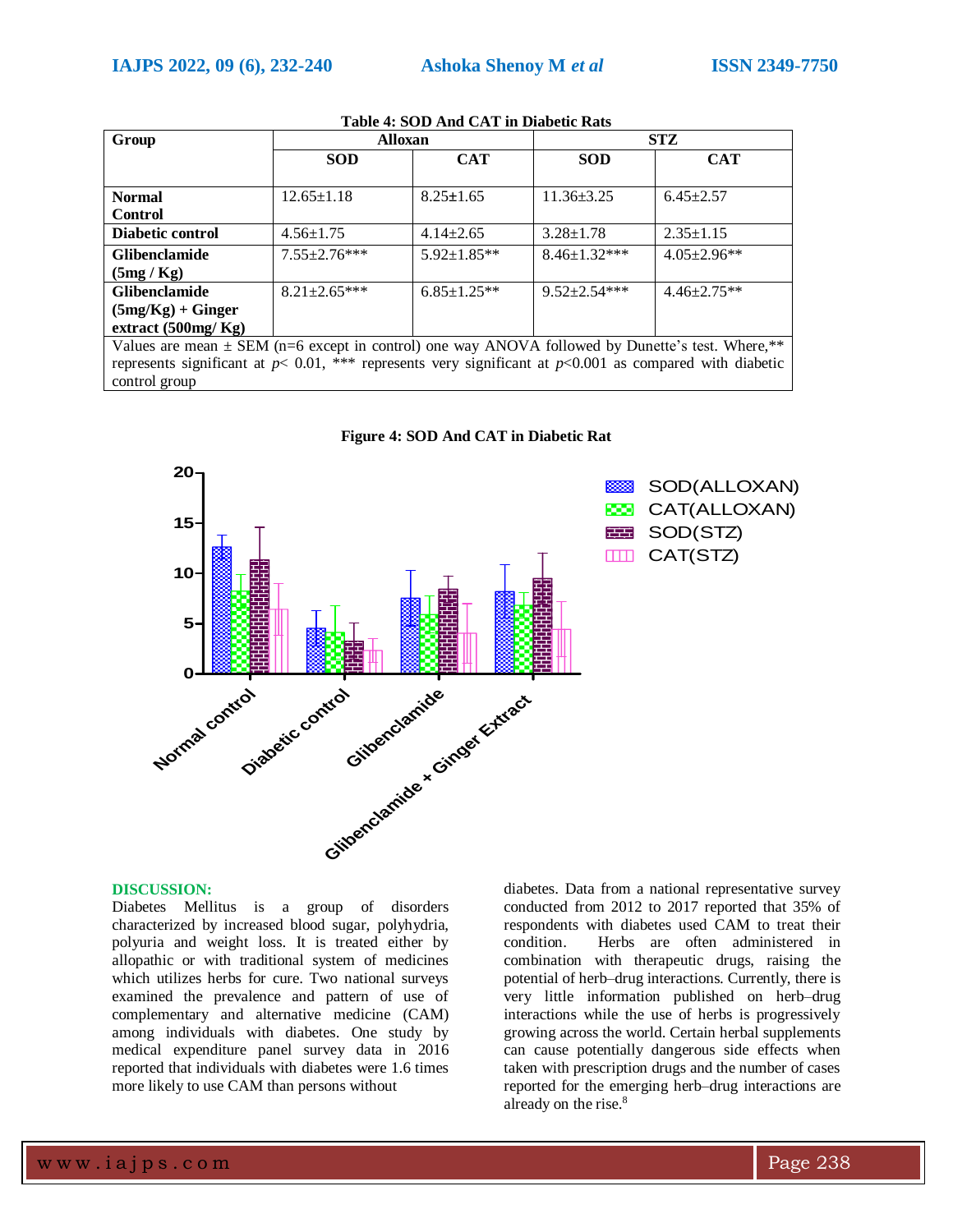Impaired utilization of glucose due to lack of insulin secretion or its action has been reported to alter the enzymatic activities in diabetic patients as well as in experimental animals. Diabetic animals also showed an increased break down of muscles and other tissues proteins into amino acids due to enhanced proteases activity which in turn resulted into increased urea levels in the blood. Likewise, increased activity of serum glutamic oxaloacetate transminase (SGOT) and of serum glutamic pyruvate transminase (SGPT) in diabetes is of clinical importance because elevated activity of SGOT is suggestive of cardiac damage and that of SGPT liver damage.<sup>9</sup>

Bioavailability and hence bioefficacy of novel classes of drugs can be increased by herbal bioenhancers. In today's era, there is a greater interest and larger healthcare need for the enhancing of bioavailability of many drugs which are less bioavailable. Poorly bioavailable drugs remain sub-therapeutic because a larger portion of a dose never reaches the site of action and shows its biological effect. Larger doses are required which may lead to serious adverse effects. Improvements in bioavailability can results into lowering the dose and also the dose frequency of the drug.<sup>10</sup>

India being a developing country, cost of treatment is a real concern for new allopathic medicine. Innovative methods to reduce these costs of medicine are present demand. Bioenhancers highlights the benefits of integrating of an ancient system with present modern system of medicine in practice. The complementary action of bioenhancer can reduce the dose of rifampin to half, patients need to pay very less of the original treatment This may leads to tremendous economic benefit for the tuberculosis suffering world population. Also if bioenhancer action is applied to other drugs, benefit levels become astonishing. Internationally, many billions of dollars are spent annually due to the poor bioavailability of many drugs.<sup>11</sup>

The present study was undertaken to evaluate the antidiabetic activity of a standard synthetic antidiabetic drug glibenclamide in combination with an herbal bioenhancer drug ginger in diabetic rats. In the present study, diabetes was induced using streptozotocin (STZ). Streptozotocin is a broad spectrum antibiotic, induces diabetes in a wide variety of animal species by damaging the insulinsecreting cells of the pancreas.<sup>12</sup>

Glibenclamide is a second generation sulphonylurea derivative, oral hypoglycemic agent and found to be effective in diabetic rats that retain functioning of

islet β-cells. Hence the principle mechanism of action is to stimulate the production and secretion of insulin by the β-cells of pancreas. This drug may lower down the output of glucose from the liver by insulin independent mechanism. Induction of diabetes is associated with a characteristic loss of body weight, which is due to increased muscle wasting and loss of tissue proteins.<sup>13</sup>

Insulin deficiency leads to various metabolic aberrations in the rats; the rise in blood glucose level is accompanied by increase in SGPT and SGOT level. Oxidative stress plays a major role in the pathogenesis of both types of diabetes mellitus. Free radicals are formed in diabetes by glucose oxidation, protein glycation and the subsequent degradation of glycated proteins. High levels of free radicals and the simultaneously declined antioxidant enzyme levels lead to cell damage, inactivation of enzymes and lipid peroxidation. Superoxide dismutase and catalase play an important role in the detoxification of super oxide anion and  $H_2O_2$  respectively. In present study, Catalase and SOD which are most important antioxidant enzymes were found to be decreased in diabetic control group. Treatment with glibenclamide and glibenclamide + ginger extract combination restores the level of both enzymes.<sup>14</sup>

#### **CONCLUSIONS:**

The findings of the study suggest that, when glibenclamide is used in combination with ginger extract, the dosage of glibenclamide can be reduced. So it can be considered as a safe supplementary in management of diabetes mellitus.

Intraperitoneal administration of STZ and alloxan produced cardinal symptoms such as hyperglycemia, loss of body weight, increase in serum biomarkers such as SGPT and SGOT (liver damage), increased oxidative stress due to decrease in antioxidants such as SOD and CAT. The animal groups treated with glibenclamide and glibenclamide in combination with ginger extract showed antidiabetic effect by restoring the above markers. The antidiabetic effects are better in animals treated with combination of glibenclamide and ginger extract in comparison to glibenclamide alone. So the dose of glibenclamide can be reduced when using in combination with ginger and side effects of glibenclamide can be minimized.

#### **ACKNOWLEDGEMENTS:**

The authors are grateful to management of HKES' Matoshree Taradevi Rampure Institute of Pharmaceutical Sciences, Kalaburagi and Srinivas college of Pharmacy, Mangalore for providing necessary facilities to carry out the experiments.